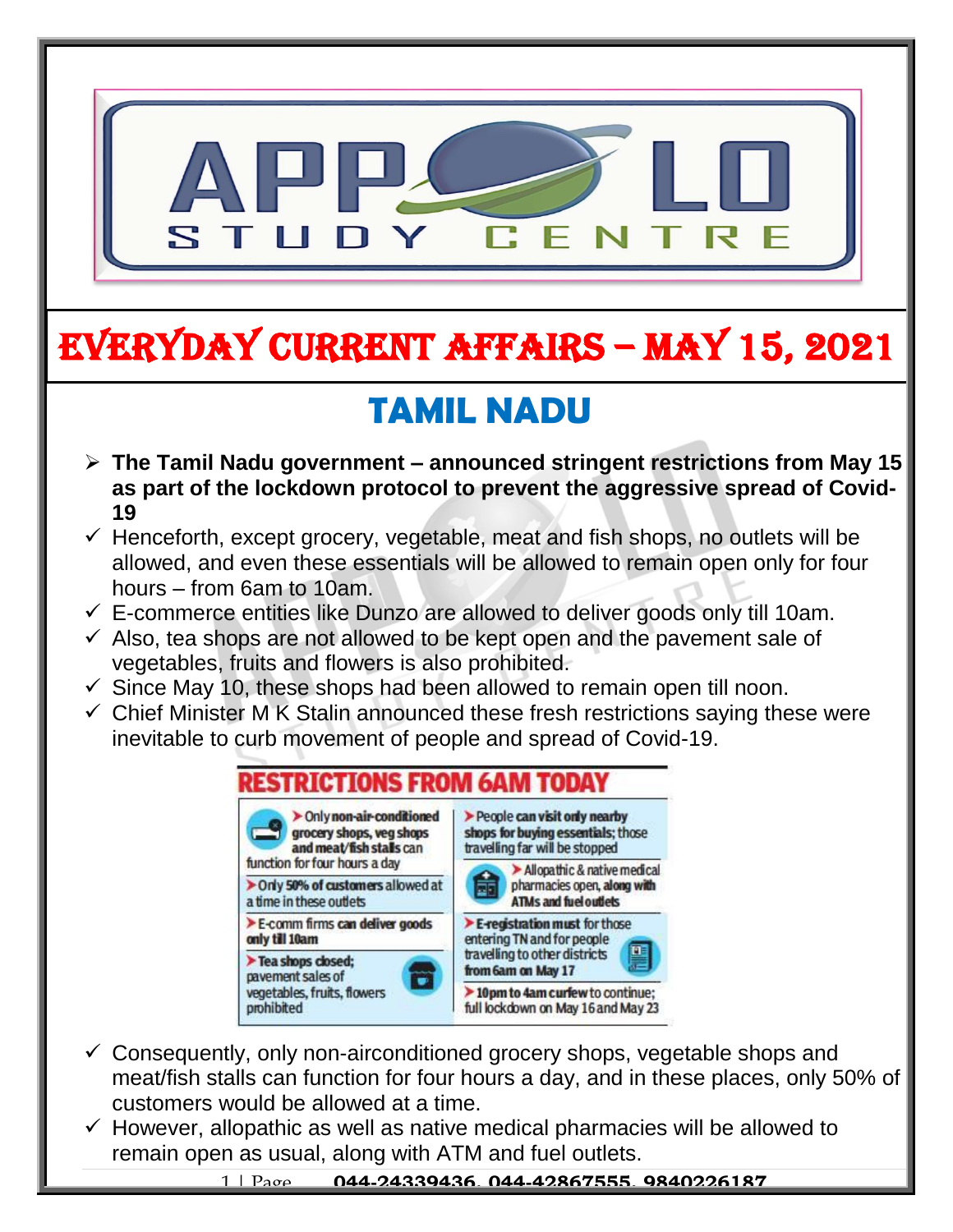- $\checkmark$  E-commerce companies delivering food items can function from 2pm to 6pm.
- $\checkmark$  E-registration has been made compulsory for those entering Tamil Nadu from other states and other countries.
- $\checkmark$  Even those travelling to other districts on essential purposes such as weddings, deaths, treatment or elderly care have to seek e-registration.
- $\checkmark$  However, this e-registration system would come into effect from 6am on May 17.
- $\checkmark$  The 10pm to 4am night curfew in force will continue and complete lockdown will be imposed on two Sundays — May 16 and 23.
- $\checkmark$  In another development, the Tamil Nadu government has set a maximum limit on charges of private ambulances transporting Covid-19 patients.
- $\checkmark$  A basic patient transport ambulance is allowed to charge ₹1,500 for the first 10km and ₹25 for every additional kilometre.
- $\checkmark$  For a basic life support ambulance with oxygen, the cost should not exceed ₹2,000 for the first 10km and ₹50 for every additional kilometre.
- $\checkmark$  Advanced life support ambulances with ventilators, defibrillators and multiple monitors can charge ₹4,000 for the first 10km and ₹100 for every additional kilometre.
- $\checkmark$  Meanwhile, DMK President and chief minister M K Stalin said that DMK MPs and MLAs would offer one-month salary to the chief minister's relief fund to help the state in its fight against Covid-19
- On May 13, DMK Trust announced that it would donate ₹1 crore to the CM relief fund.
- **The Tamil Nadu government – extended the suspension of the annual leave surrender facility of government employees, teachers and those in statutory and constitutional bodies for one more year**
- $\checkmark$  Last year, the Tamil Nadu government issued an order suspending the annual leave surrender facility of the employees in view of the Covid-19 pandemic
- $\checkmark$  Employees are allowed to surrender earned leave for 15 days every year and encash it.
- $\checkmark$  The order is applicable to all constitutional, statutory bodies, including corporations, local bodies, companies, institutions and societies
- **The Justice (retired) Aruna Jagadeesan Commission - submitted an interim report to Chief Minister M K Stalin on May 14**
- $\checkmark$  The Commission is probing the riots and police firing on anti-Sterlite protesters that killed 14 people in Tuticorin in 2018
- $\checkmark$  The 35-page report offered recommendations to the government based on its findings
- $\checkmark$  The commission's key recommendation includes withdrawal of the 235 cases against nearly 400 people.
- $\checkmark$  The commission also made a few other recommendations including providing government jobs based on qualification to the kin of the victims.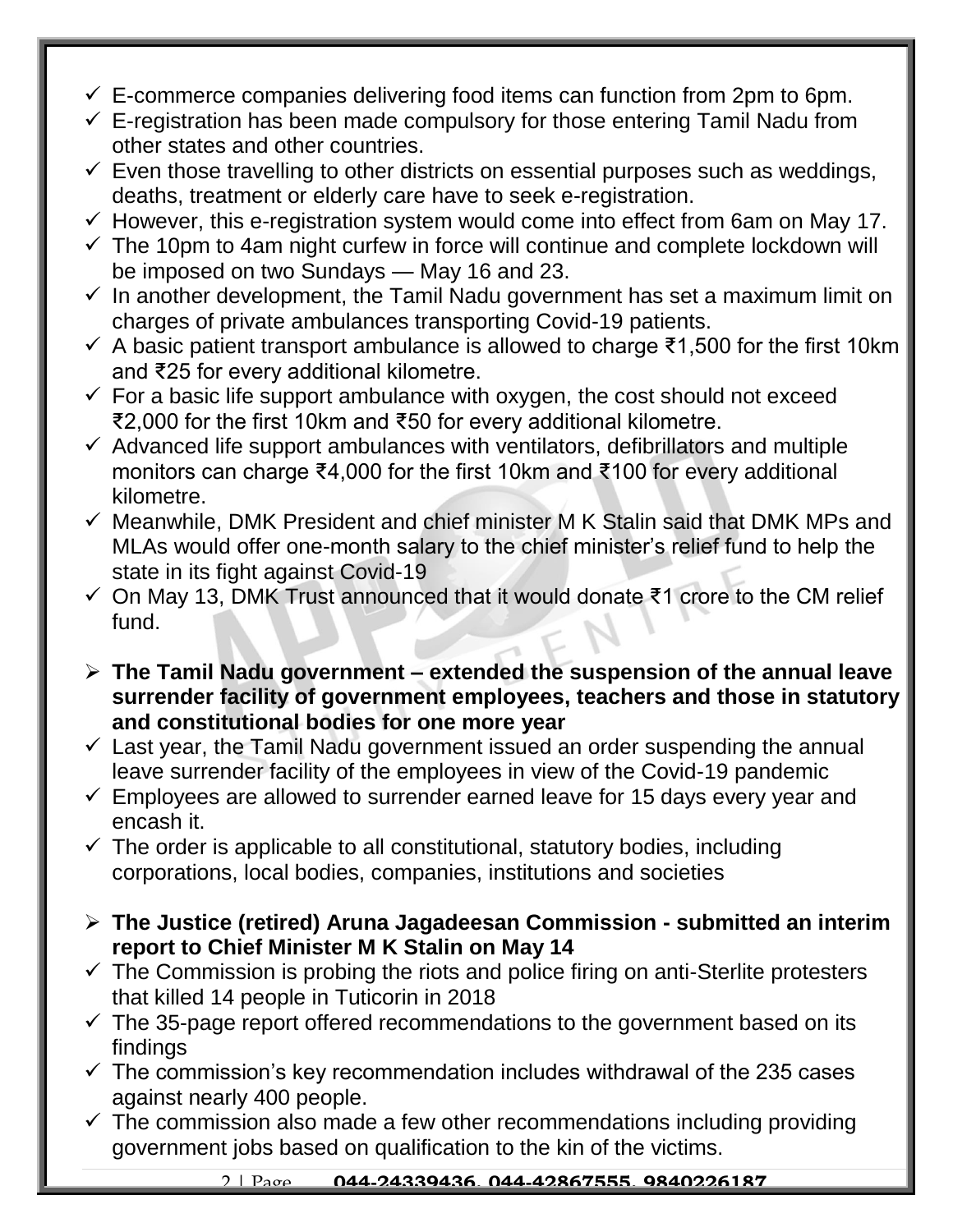- $\checkmark$  The interim report was prepared by the commission at least a year ago and it was mentioned before the division bench of the high court.
- $\checkmark$  On May 13, the CM's office sought a status report on the probe, following which the interim report was submitted.
- $\checkmark$  In the 27 sittings conducted till April, the commission summoned 1,052 people and examined 719 of them and marked 1,126 documents.
- $\checkmark$  The 28th sitting was to be held from May 17 to 21 but was postponed due to the lockdown.
- **Greater Chennai Corporation (GCC) - has hired 135 final year MBBS students to monitor the health of Covid-19 patients in home isolation in Chennai**
- $\checkmark$  They will be calling the patients from May 16 to help them in case of any worsening symptoms
- $\checkmark$  The medicos will be paid ₹40,000 for three months by the civic body
- $\checkmark$  They will sit in a zonal control room where they will be assigned patients to monitor through phone calls
- $\checkmark$  GCC is expected to hire around 300 such doctors for the exercise.
- $\checkmark$  Around 60% of the patients in Chennai are in home quarantine.
- $\checkmark$  As per a protocol sheet prepared by GCC, these doctors will be calling patients at least once a day and take details about their oxygen saturation, symptoms and adherence to home isolation norms.
- $\checkmark$  In case their oxygen levels are below 94 and they show breathlessness or other symptoms, they would co-ordinate with the zonal health officer and send the patient to a covid care centre (CCC), triage centre or a hospital.
- $\checkmark$  They would also be co-ordinating with the state war room (104) for an ambulance.

#### **NATIONAL**

 **On May 14, Prime Minister Narendra Modi – released the eighth instalment of ₹20,667 crore to more than 9.5 crore farmers under the Pradhan Mantri Kisan Samman Nidhi (PM-Kisan) scheme via video-conference**

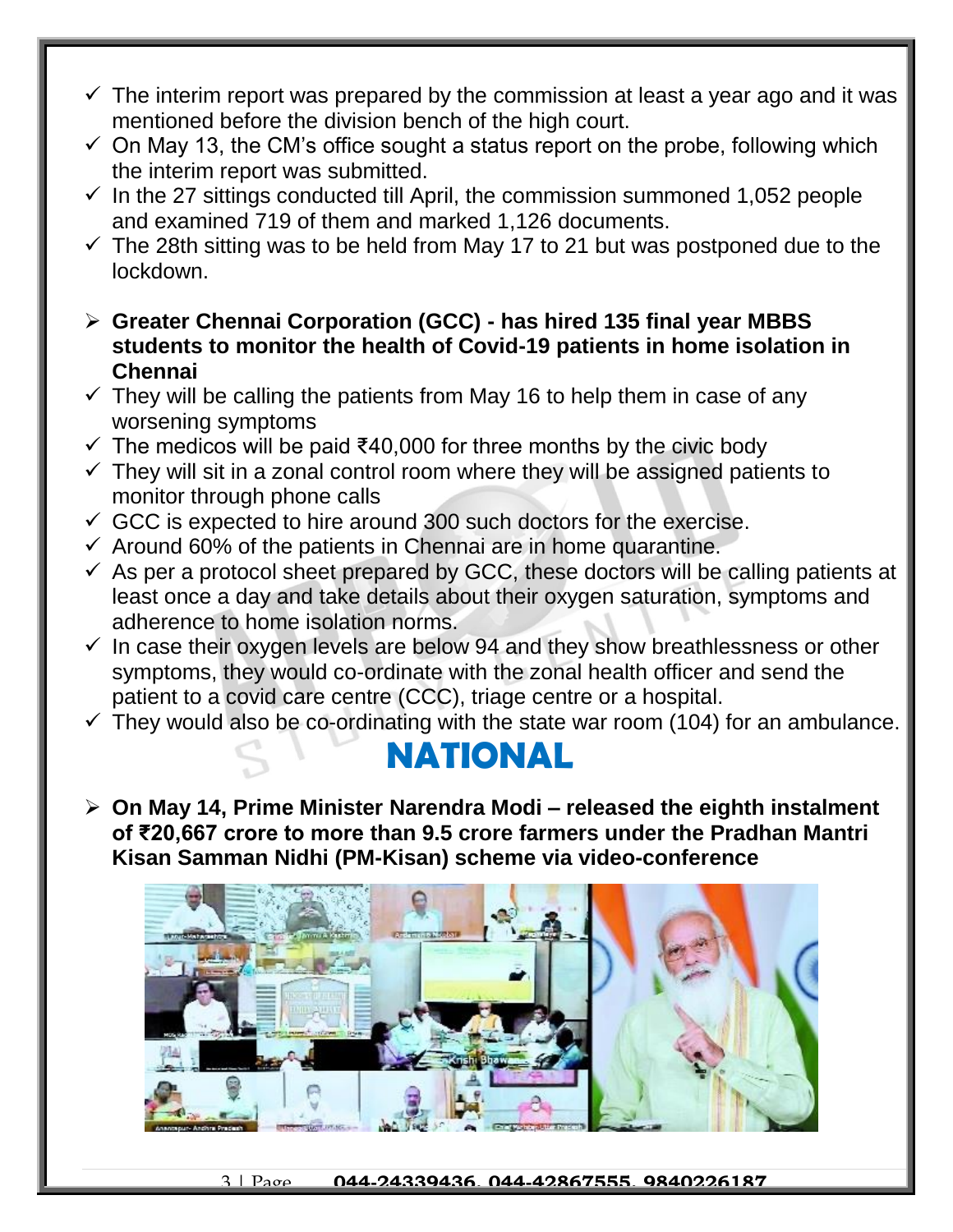- During the event, the PM said the Centre has transferred around ₹1.35 lakh crore to about 11 crore farmers so far under the PM-Kisan scheme
- $\checkmark$  Out of the total amount disbursed since the launch of the scheme in February 2019, the PM said around ₹60,000 crore has been transferred during the Covid-19 pandemic time.
- $\checkmark$  Under the scheme, which became effective from December 2018, the Centre provides ₹6,000 per year to eligible farmers in three equal instalments of ₹2,000.
- $\checkmark$  According to the PM, the scheme was launched to help farmers, especially small and marginal ones, in meeting their input costs.
- $\checkmark$  The benefit under the scheme has been provided to West Bengal farmers for the first time now on May 14
- **Russia's Sputnik V - became the third anti-Covid vaccine to make its debut in India at a price of ₹995 per dose, which includes 5% GST**
- $\checkmark$  The first dose of the vaccine was administered at a private hospital in Hyderabad as part of a pilot rollout on May 14
- $\checkmark$  The full-fledged commercial rollout of the vaccine is expected only by mid-June
- $\checkmark$  Dr Reddy's Laboratories is the Indian partner of Russian Direct Investment Fund (RDIF), which has developed the vaccine.
- $\checkmark$  The imported doses will cost ₹263 per dose higher as compared to the \$10 (approx ₹732) per dose uniform global pricing due to the import, logistics and distribution costs
- $\checkmark$  Dr Reddy's expects to vaccinate around 125 million people in India over the next 8 to 12 months.
- $\checkmark$  At this pricing, for state governments, Sputnik V will cost over three times more than Covishield, which is priced at ₹300 per dose and more than double the ₹400 per dose price tag of Covaxin.
- $\checkmark$  However, in the private market, Sputnik will be cheaper than Covaxin (₹1,200 per dose) but one-and-a-half times more expensive than Covishield.
- $\checkmark$  The Sputnik V will be first available to residents of metros and tier-1 cities due to the constraint of vaccine storage temperature requirement of -18°C.
- $\checkmark$  The company expects only about 15-20% of Sputnik doses to be imported with the rest being locally manufactured from July.
- $\checkmark$  RDIF has tied up with five Indian manufacturers for manufacturing 852 million doses, which is enough to vaccinate 426 million people
- $\checkmark$  Dr Reddy's has tied up with Bengaluru-based Shilpa Medicare for another 100 million people equivalent doses.
- $\checkmark$  Dr Reddy's Labs is also trying to bring to India the single-dose Sputnik Light, which has recorded 79% efficacy after 28 days of taking the shot
- $\checkmark$  While Covishield is created from a weakened common cold adenovirus that affects Chimpanzees, Sputnik V is created using different Human Adenoviruses.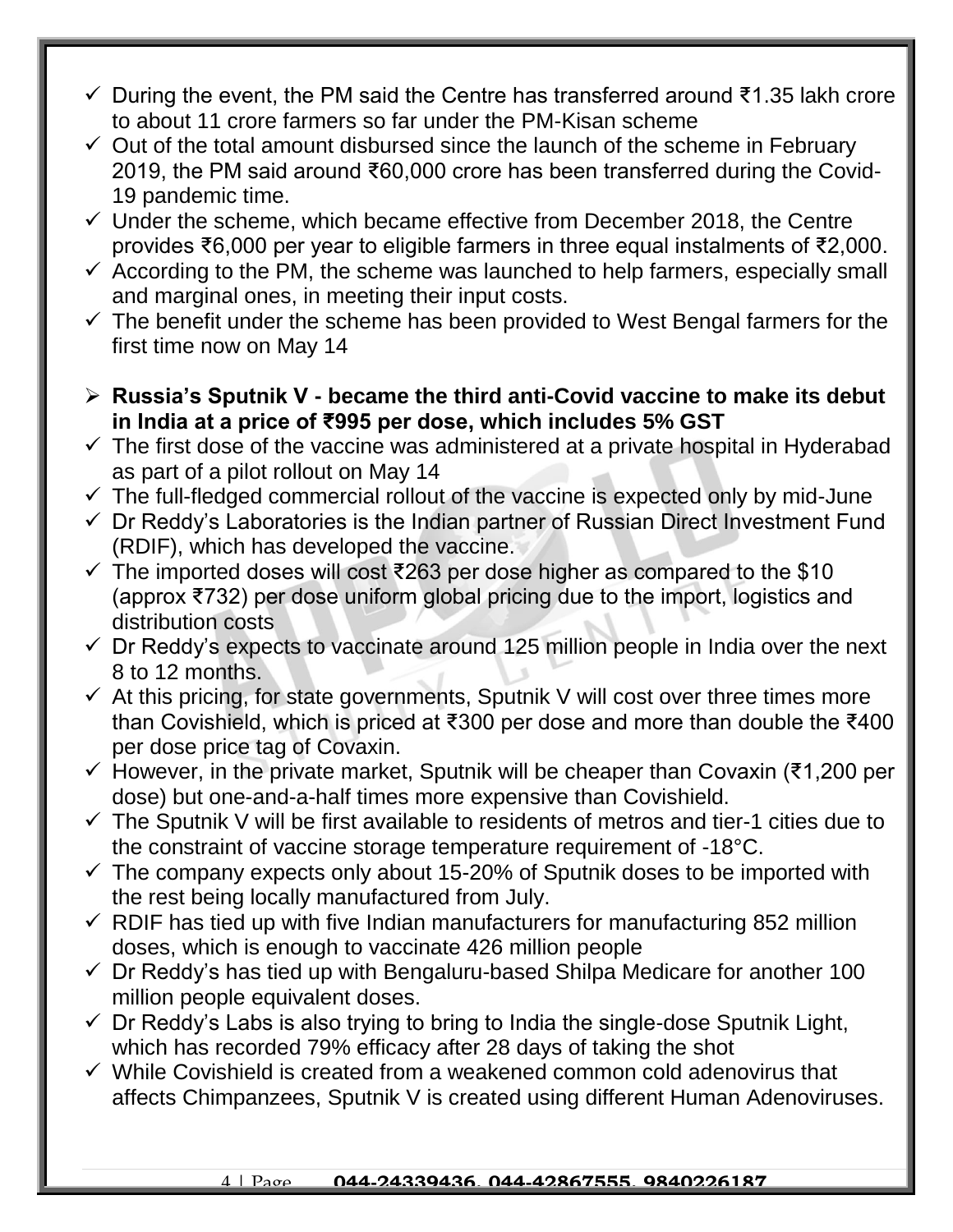- **The Centre – is to establish a national tracking platform soon to determine the impact of the vaccines against Covid-19**
- $\checkmark$  The platform will also track the breakthrough infections that are likely to occur among those with complete and partial immunisation
- $\checkmark$  The National Technical Advisory Group on Immunisation (NTAGI) had recommended to establish such a platform
- $\checkmark$  The recommendation has been accepted by the National Expert Group on Vaccine Administration for Covid-19 and the Union health ministry.
- $\checkmark$  The vaccine tracker will be particularly important to monitor the impact of increasing the dosing schedule of Covishield, which has been extended now from 12 to 16 weeks
- $\checkmark$  The government panel has also recommended that pregnant women may be offered the choice to take any of the Covid-19 vaccines and that lactating women can be inoculated any time after delivery.
- **On May 14, the India Meteorological Department (IMD) – announced that the onset of southwest monsoon over Kerala is likely to be on May 31 with a model error of ± 4 days**
- $\checkmark$  The normal onset date falls on June 1 with standard deviation of seven days.
- $\checkmark$  The IMD has been issuing operational forecasts for the date of monsoon onset over Kerala from 2005 onwards.
- $\checkmark$  As per IMD, the operational forecasts of the date of monsoon onset over Kerala during the past 16 years (2005-2020) were proved to be correct except in 2015.
- $\checkmark$  In the Indian monsoon region, initial rains are experienced over south Andaman Sea and the monsoon winds then advance north-westwards across the Bay of Bengal.
- $\checkmark$  As per the new normal dates of monsoon onset/progress, the southwest monsoon advances over the Andaman Sea around May 22.
- $\checkmark$  This year, the monsoon advance over Andaman & Nicobar Islands is very likely around May 21.
- $\checkmark$  The IMD had last month predicted overall 'normal' monsoon rainfall in the country during the June-September period.
- **Meanwhile, the Tauktae cyclone has become the first cyclone to form in Arabian Sea**
- $\checkmark$  This is going to be the first cyclonic storm of this year along the Indian coast.
- $\checkmark$  It is expected to cross the Gujarat coast between Porbandar and Naliya on around May 18
- $\checkmark$  The name "Tauktae" has been given by Myanmar, which means "gecko", meaning a highly vocal lizard in Burmese
- $\checkmark$  Tropical cyclones are officially named by the warning centres spread across the globe under the aegis of the World Meteorological Organization (WMO).
- $\checkmark$  In the Indian Ocean and South Pacific region, tropical cyclones receive names alphabetically, and women and men's names are alternated.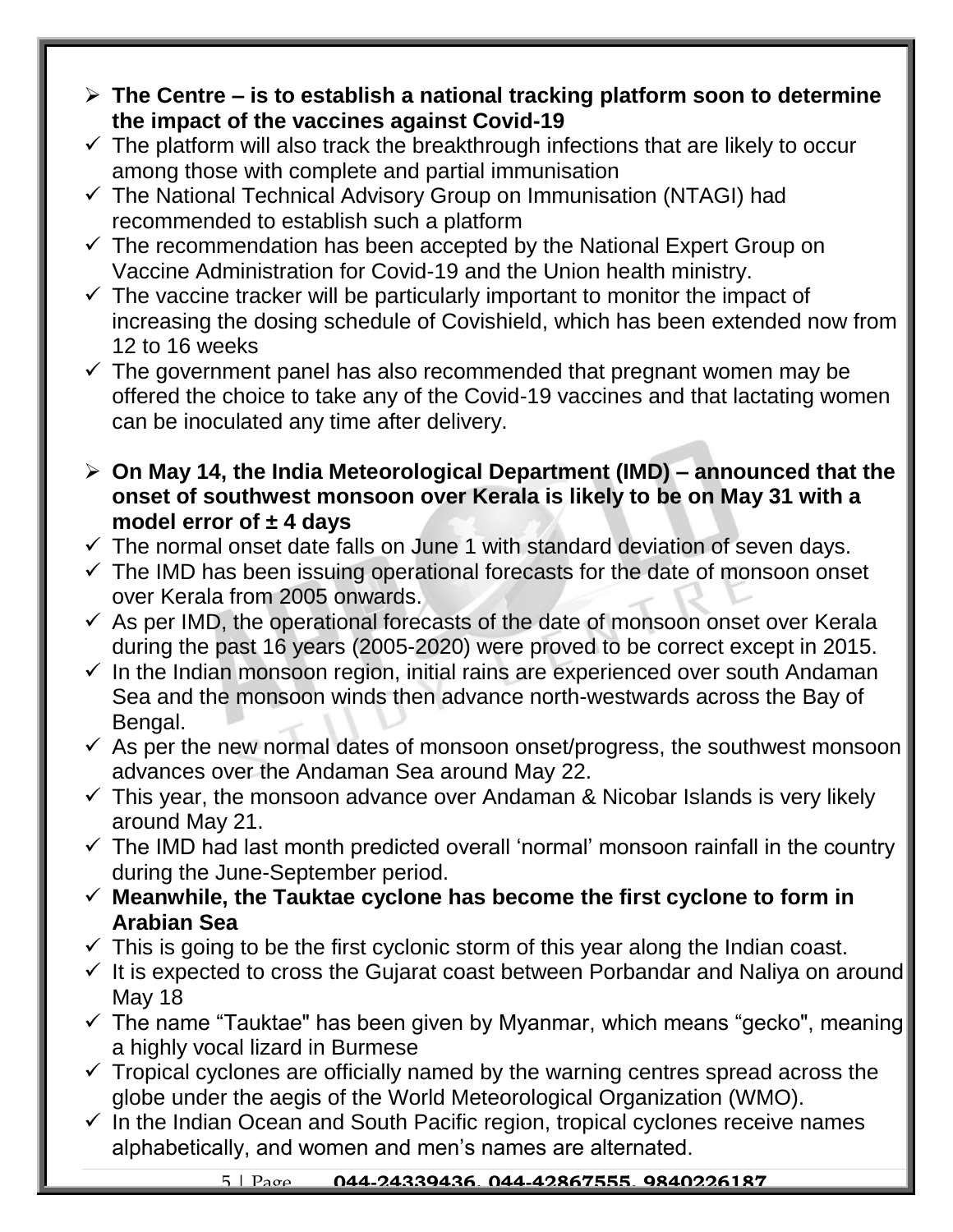- $\checkmark$  The WMO/United Nations Economic and Social Commission for Asia and the Pacific (WMO/ESCAP) Panel on Tropical Cyclones (PTC) has members from 13 countries
- $\checkmark$  India, Bangladesh, Myanmar, Pakistan, the Maldives, Oman, Sri Lanka, Thailand, Iran, Qatar, Saudi Arabia, United Arab Emirates and Yemen are the countries that decide the name of the cyclone.
- $\checkmark$  Last year, a new list was released that has 169 names of cyclones, a compilation of 13 suggestions each from 13 countries.
- $\checkmark$  The name Amphan for the cyclone that caused massive destruction in India last year was the last name on that list.

### **INDIA AND OTHER COUNTRIES**

- **On May 14, Japan - extended an emergency grant aid of \$18.5 million to India in response to the current surge of Covid-19 infections.**
- $\checkmark$  Earlier, on April 30, Japan had announced its decision to provide 300 oxygen concentrators and 300 ventilators to India in coordination with the Indian government.
- $\checkmark$  They will be transported to India by the United Nations Office for Project Services (UNOPS).
- $\checkmark$  Japan also expressed readiness to provide additional grant assistance of up to \$50 million to India, based on the India's requirement.
- $\checkmark$  Moreover, the additional 500 ventilators and 500 oxygen concentrators will be provided to India through UNOPS as a part of the assistance of up to \$50 million announced on May 5.

#### **PERSONALITIES**

 **Nuklu Phom of Nagaland – has become the only Indian to receive the Whitley Award, also called as 'Green Oscar', for the year 2021**



- $\checkmark$  Whitley Awards are presented annually by the Whitley Fund for Nature in recognition of the services of grass root level conservation leaders.
- $\checkmark$  The Whitley Fund for Nature was established by Edward Whitley in 1994.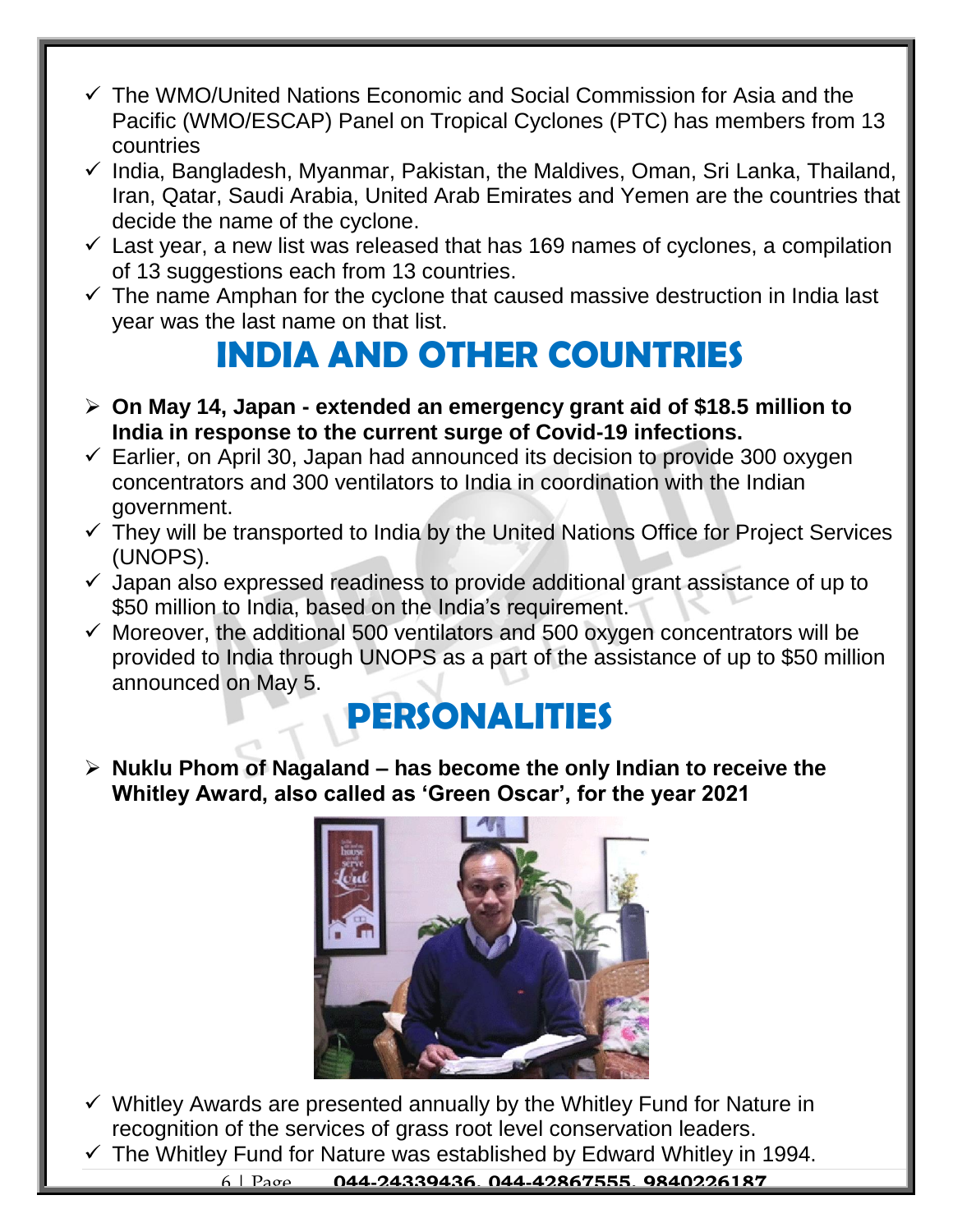- $\checkmark$  It has so far given 16 million pounds to support the work of two hundred environmental leaders.
- $\checkmark$  The winner of the award receives 40,000 pounds towards the conservation efforts.
- $\checkmark$  Nuklu Phom is creating "Biodiversity Peace Corridors" across four districts with 16 villages and working to extend the "Yaongyimchen Community Biodiversity Area".
- $\checkmark$  He has also founded Lemasachenlok Society to raise awareness about the Amur Falcons to the locals
- $\checkmark$  Nuklu Phom is populary known as the "Amur Falcon Man of Nagaland".
- $\checkmark$  Nagaland is called the "Falcon Capital of the World".

## **SCIENCE, TECHNOLOGY & ENVIRONMENT**

 **On May 14, the Chinese Spacecraft Tianwen 1 - landed on Mars successfully.** 



- $\checkmark$  The 5-tonne spacecraft was launched in July 2020 on a Long March 5 rocket from the southern Chinese island of Hainan
- $\checkmark$  The uncrewed spacecraft landed on a site on a vast plain known as Utopia Planitia
- $\checkmark$  This makes China the second country after US to land on the Red Planet
- $\checkmark$  The rover, named Zhurong, will now survey the landing site before leaving it to conduct inspections.
- $\checkmark$  Named after a mythical Chinese god of fire, Zhurong, has six scientific instruments including a high-resolution topography camera to study the planet's surface soil and atmosphere
- $\checkmark$  Zhurong will also look for signs of ancient life, including any sub-surface water and ice, using a ground-penetrating radar.
- $\checkmark$  The name Tianwen refers to "Questions to Heaven", which is a Chinese poem written two millennia ago
- $\checkmark$  Tianwen-1 is China's first independent mission to Mars.
- $\checkmark$  If Zhurong is successfully deployed, China would be the first country to orbit, land and release a rover in its maiden mission to Mars.
- $\checkmark$  Tianwen-1 was one of three missions that reached Mars in February 2021